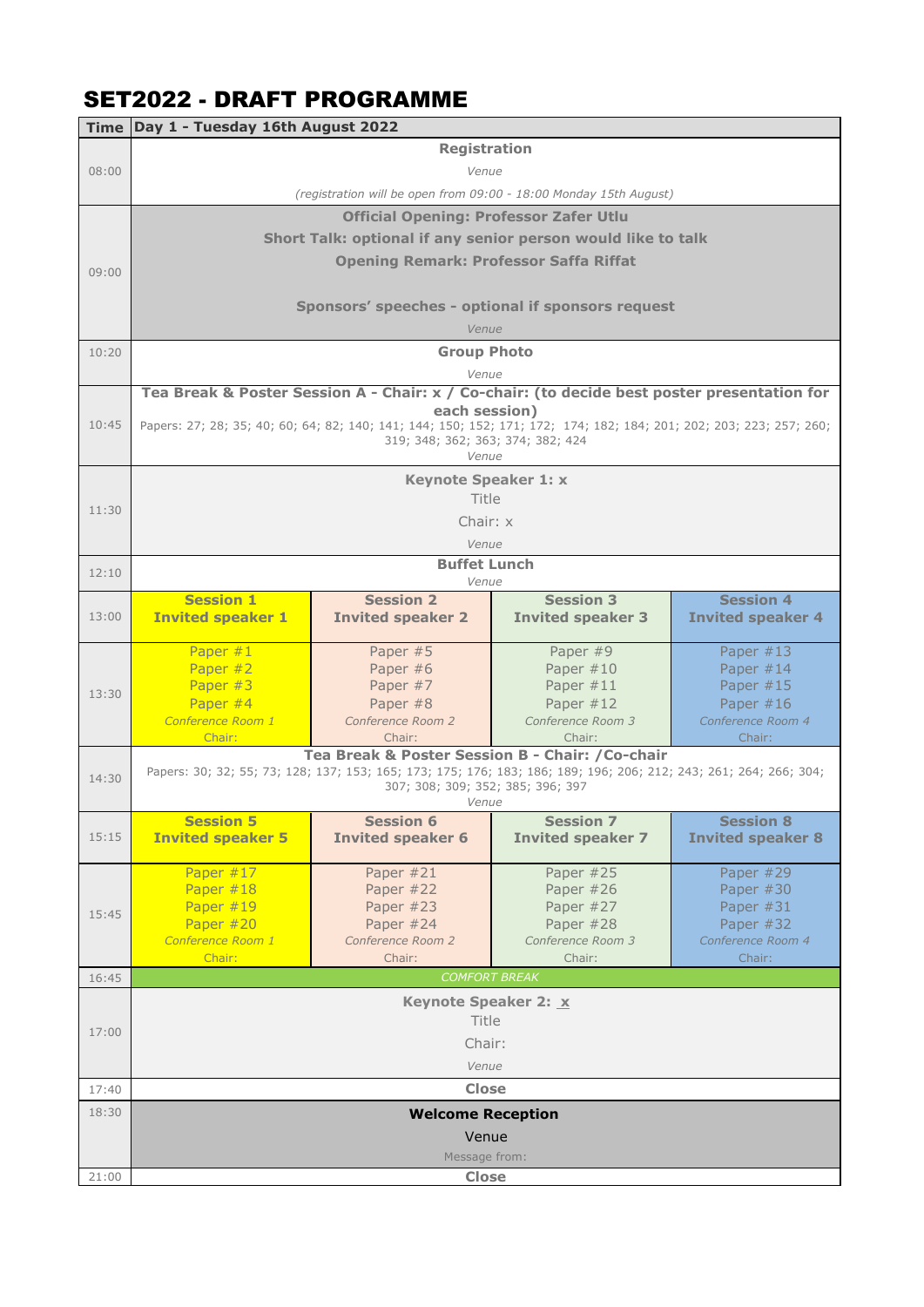|       | Time Day 2 - Wednesday 17th August 2022 |                                                  |                                                                                                                       |                           |  |
|-------|-----------------------------------------|--------------------------------------------------|-----------------------------------------------------------------------------------------------------------------------|---------------------------|--|
|       | <b>Keynote Speaker 3: x</b>             |                                                  |                                                                                                                       |                           |  |
|       | Title                                   |                                                  |                                                                                                                       |                           |  |
| 09:00 |                                         | Chair:                                           |                                                                                                                       |                           |  |
|       | Venue                                   |                                                  |                                                                                                                       |                           |  |
| 09:40 |                                         | <b>COMFORT BREAK</b>                             |                                                                                                                       |                           |  |
|       | <b>Session 9</b>                        | <b>Session 10</b>                                | <b>Session 11</b>                                                                                                     | <b>Session 12</b>         |  |
| 09:50 | <b>Invited speaker 9</b>                | <b>Invited speaker 10</b>                        | <b>Invited speaker 11</b>                                                                                             | <b>Invited speaker 12</b> |  |
|       |                                         |                                                  |                                                                                                                       |                           |  |
|       | Paper $#1$                              | Paper #4                                         | Paper #7                                                                                                              | Paper $#10$               |  |
|       | Paper #2                                | Paper #5                                         | Paper #8                                                                                                              | Paper $#11$               |  |
| 10:20 | Paper #3                                | Paper #6                                         | Paper #9                                                                                                              | Paper $#12$               |  |
|       | Conference Room 1                       | Conference Room 2                                | Conference Room 3                                                                                                     | Conference Room 4         |  |
|       | Chair:                                  | Chair:                                           | Chair:                                                                                                                | Chair:                    |  |
|       |                                         | Tea Break & Poster Session C - Chair: / Co-chair |                                                                                                                       |                           |  |
| 11:05 |                                         |                                                  | Papers: 33; 34; 68; 79; 87; 146; 147; 160; 177; 179; 180; 181; 204; 208; 216; 229; 268; 269; 271; 275; 315; 324; 326; |                           |  |
|       | 345; 376; 398; 399; 403<br>Venue        |                                                  |                                                                                                                       |                           |  |
|       | <b>Session 13</b>                       | <b>Session 14</b>                                | <b>Session 15</b>                                                                                                     | <b>Session 16</b>         |  |
|       | Paper #13                               | Paper $#16$                                      | Paper $#19$                                                                                                           | Paper #22                 |  |
| 11:30 | Paper #14                               | Paper #17                                        | Paper #20                                                                                                             | Paper #23                 |  |
|       | Paper #15                               | Paper #18                                        | Paper #21                                                                                                             | Paper $#24$               |  |
|       | Conference Room 1                       | Conference Room 2                                | Conference Room 3                                                                                                     | Conference Room 4         |  |
|       | Chair: 1                                | Chair: 2                                         | Chair: 3                                                                                                              | Chair: 4                  |  |
|       | <b>Keynote Speaker 4: x</b>             |                                                  |                                                                                                                       |                           |  |
| 12:15 | Title                                   |                                                  |                                                                                                                       |                           |  |
|       | Chair:                                  |                                                  |                                                                                                                       |                           |  |
|       | Venue                                   |                                                  |                                                                                                                       |                           |  |
| 13:00 |                                         | <b>Buffet Lunch</b>                              |                                                                                                                       |                           |  |
|       |                                         | Venue                                            |                                                                                                                       |                           |  |
|       | <b>Session 17</b>                       | <b>Session 18</b>                                | <b>Session 19</b>                                                                                                     | <b>Session 20</b>         |  |
|       | Paper #25                               | Paper #29                                        | Paper #33                                                                                                             | Paper #37                 |  |
|       | Paper #26                               | Paper #30                                        | Paper #34                                                                                                             | Paper #38                 |  |
| 14:00 | Paper #27                               | Paper $#31$                                      | Paper #35                                                                                                             | Paper #39                 |  |
|       | Paper #28                               | Paper #32                                        | Paper #36                                                                                                             | Paper #40                 |  |
|       | Conference Room 1                       | Conference Room 2                                | Conference Room 3                                                                                                     | Conference Room 4         |  |
|       | Chair: 5                                | Chair: 6                                         | Chair: 7                                                                                                              | Chair: 8                  |  |
|       |                                         | Tea Break & Poster Session D - Chair / Co-chair  |                                                                                                                       |                           |  |
| 15:00 |                                         |                                                  | Papers: 18; 47; 48; 81; 84; 116; 161; 162; 164; 185; 187; 191; 235; 242; 247; 274; 278; 279; 283; 328; 335; 343; 346; |                           |  |
|       | 349; 365; 407; 411; 412; 430<br>Venue   |                                                  |                                                                                                                       |                           |  |
|       | <b>Session 21</b>                       | <b>Session 22</b>                                | <b>Session 23</b>                                                                                                     | <b>Session 24</b>         |  |
|       | Paper #41                               | Paper #44                                        | Paper #47                                                                                                             | Paper $#50$               |  |
|       | Paper #42                               | Paper #45                                        | Paper #48                                                                                                             | Paper #51                 |  |
| 15:30 | Paper #43                               | Paper #46                                        | Paper #49                                                                                                             | Paper #52                 |  |
|       | Conference Room 1                       | Conference Room 2                                | Conference Room 3                                                                                                     | Conference Room 4         |  |
|       | Chair: 9                                | Chair: 10                                        | Chair: 11                                                                                                             | Chair: 12                 |  |
| 16:15 |                                         | <b>COMFORT BREAK</b>                             |                                                                                                                       |                           |  |
|       |                                         |                                                  |                                                                                                                       |                           |  |
|       |                                         | Keynote Speaker 5: X                             |                                                                                                                       |                           |  |
| 16:30 | Title                                   |                                                  |                                                                                                                       |                           |  |
|       | Chair:                                  |                                                  |                                                                                                                       |                           |  |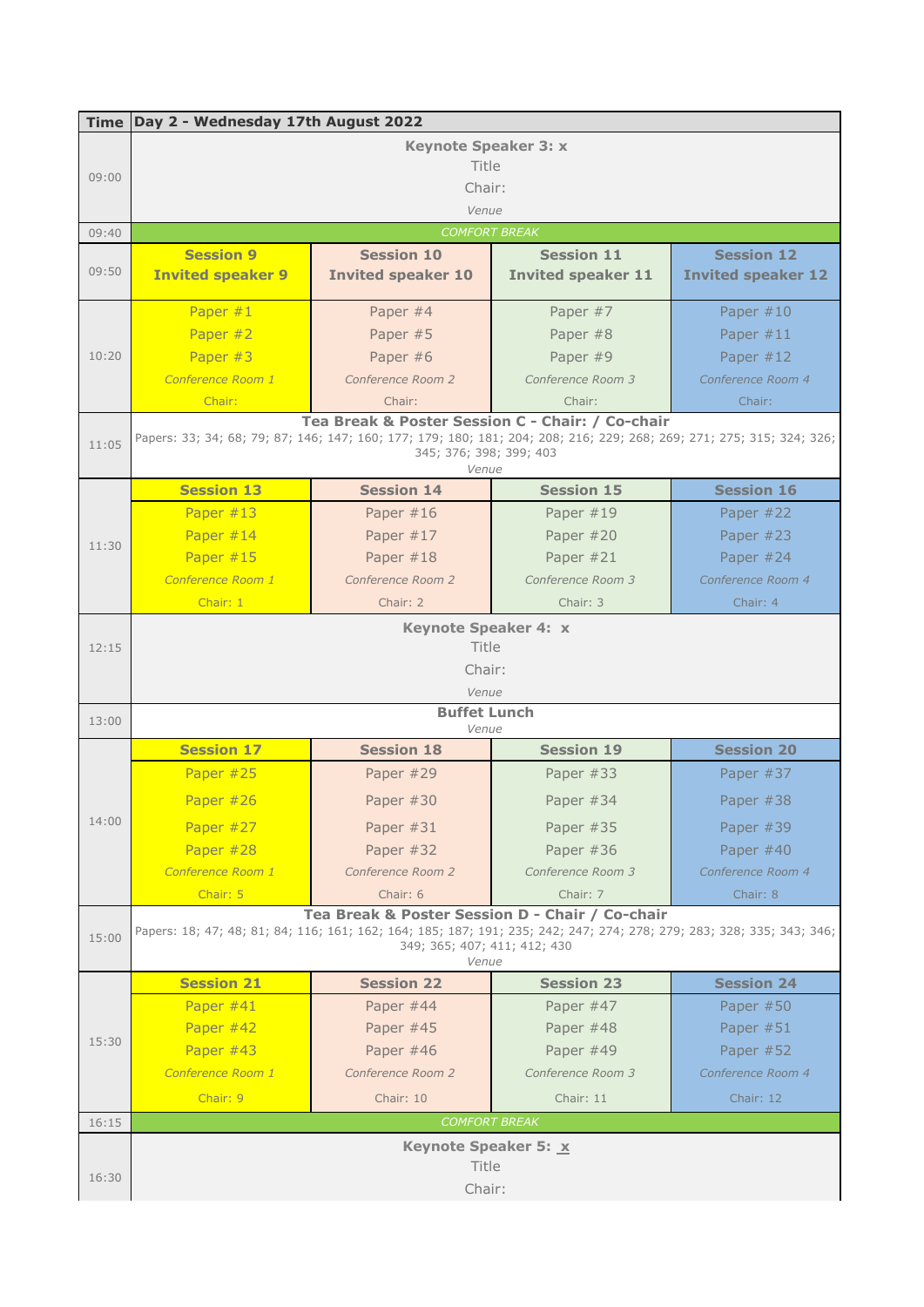|       | Venue                                  |
|-------|----------------------------------------|
| 17:10 | <b>Close</b>                           |
| 18:30 | Gala Dinner & Awards Ceremony @ Venue? |
|       | Presentation of SET 2020 conference    |
| 22:00 | <b>Close</b>                           |